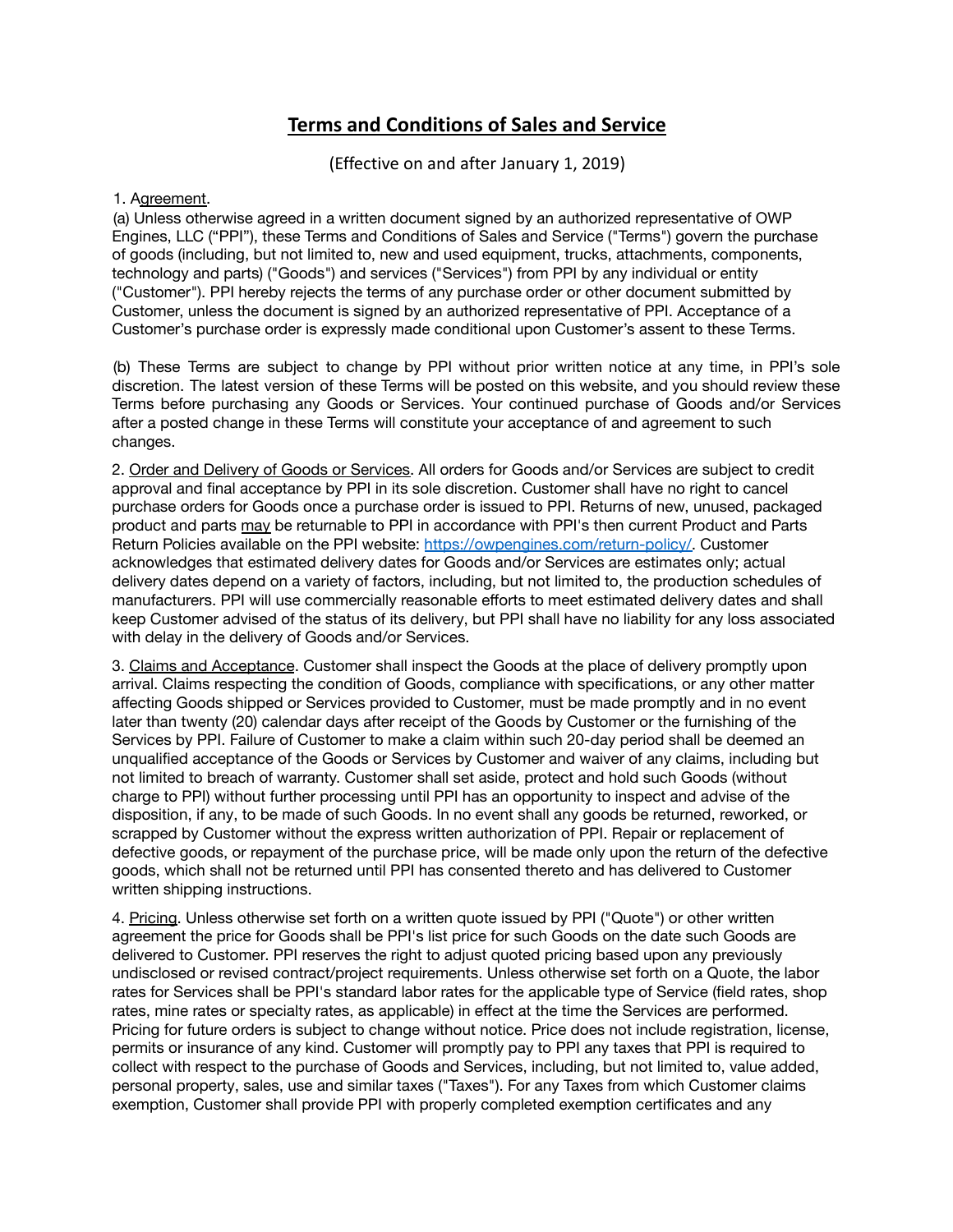documentation needed to validate the exemption prior to the purchase of the applicable Goods and Services. If Customer fails to provide an appropriate exemption certificate and supporting documentation, as determined by PPI in its sole discretion. Customer will remain liable for all such Taxes and will indemnify PPI for any liability related to the same. Pricing and risk of loss for purchased Goods is Ex Works PPI's site, unless purchased Goods are shipped to Customer directly from the manufacturer, in which case pricing and risk of loss is Ex Works the manufacturer's factory. Any claims for shortages, damages, or delays must be made by Customer direct to the carrier.

5. Payment Terms. For Customers who do not have an open credit account with PPI, payment is due upon order of Goods or scheduling of Services. For Customers with an open credit account with PPI, payments are due on terms as indicated on the invoice. PPI may, in its sole discretion, at any time: (a) revoke credit; (b) modify terms and conditions of credit; (c) require payment in advance; and/or (d) withhold Goods and/or Services until receipt of payment; (e) cancel the unshipped balance of any order, and Customer shall not have any cause of action or be entitled to any offset, counterclaim, or recoupment against PPI by reason of such an action. Customer unconditionally and irrevocably waives any rights of set-off, recoupment, or counterclaim with respect to amounts owing to PPI unless specifically agreed to in advance by PPI in writing. Customer agrees to pay a late charge of 1.50% per month (18.0% per year) on all past due balances. In addition to any other right of set-off or recoupment PPI has under applicable law, Customer agrees that, with respect to any amounts due from Customer or Customer's affiliates to PPI or PPI's affiliates, PPI and its affiliates may set-off such amounts against any amounts owing to Customer or Customer's affiliates. If Customer requests customization of the Goods, Customer agrees to pay all parts and labor costs PPI incurs in customizing the Goods, regardless of whether or not Customer completes the purchase of the customized Goods. Customer must pick up the Goods from PPI's facility within 48 hours after notification from PPI of completion of the Goods and, if it fails to do so, Customer will be liable for reasonable storage fees at a per day rate from the date of completion of the Goods until Customer takes possession of the Goods. Subject to applicable state law, PPI may (but shall have no obligation to) sell Customer's Goods if such Goods remain in PPI's possession after 30 days after notification from PPI of completion of the Goods. PPI may apply the proceeds of such sale to the unpaid balance owing by Customer, plus PPI's reasonable attorneys' fees, costs and other expenses.

When products arrive prior to Customer's ability to take delivery a Bill and Hold agreement will be produced and signed by the Customer to hold product at PPI premises, transfer title to the Customer, and allow for invoicing and payment of the product.

## 6. Warranties.

(a) New Goods. If Customer is purchasing new Goods from PPI, Customer acknowledges and agrees that (i) PPI is not the manufacturer of the Goods; (ii) if the Goods include a manufacturer's warranty, PPI will pass through to Customer the manufacturer's warranty to the extent, if any, permitted by the terms of such warranty; and (iii) the manufacturer's warranty will be subject to all conditions, limitations, and exclusions set forth therein.

(b) Remanufactured Goods. If Customer is purchasing used Goods from PPI, Customer acknowledges and agrees that the only warranties with respect to such used Goods are those warranties, if any, expressly set forth in the specific warranty provisions located at: [owpengines.com/owp-limited-warranty](https://owpengines.com/OWP-limited-warranty)

(c) Services. If Customer is purchasing Services from PPI, PPI warrants that its Services will be completed in a good and workmanlike manner, with such service warranty extending for a period of 90 days from completion of the original Services. If PPI performs a repair pursuant to its service warranty, the warranty period remains 90 days from the initial completion of the Services (for the absence of doubt, the 90 days service warranty period does not begin anew with the repair). If the replacement parts used by PPI in connection with the provision of Services include a manufacturer's warranty, PPI will pass such warranty through to Customer to the extent permitted by the terms of the manufacturer's warranty. PPI's service warranty will be voided in the event of any of the following: misuse or abuse of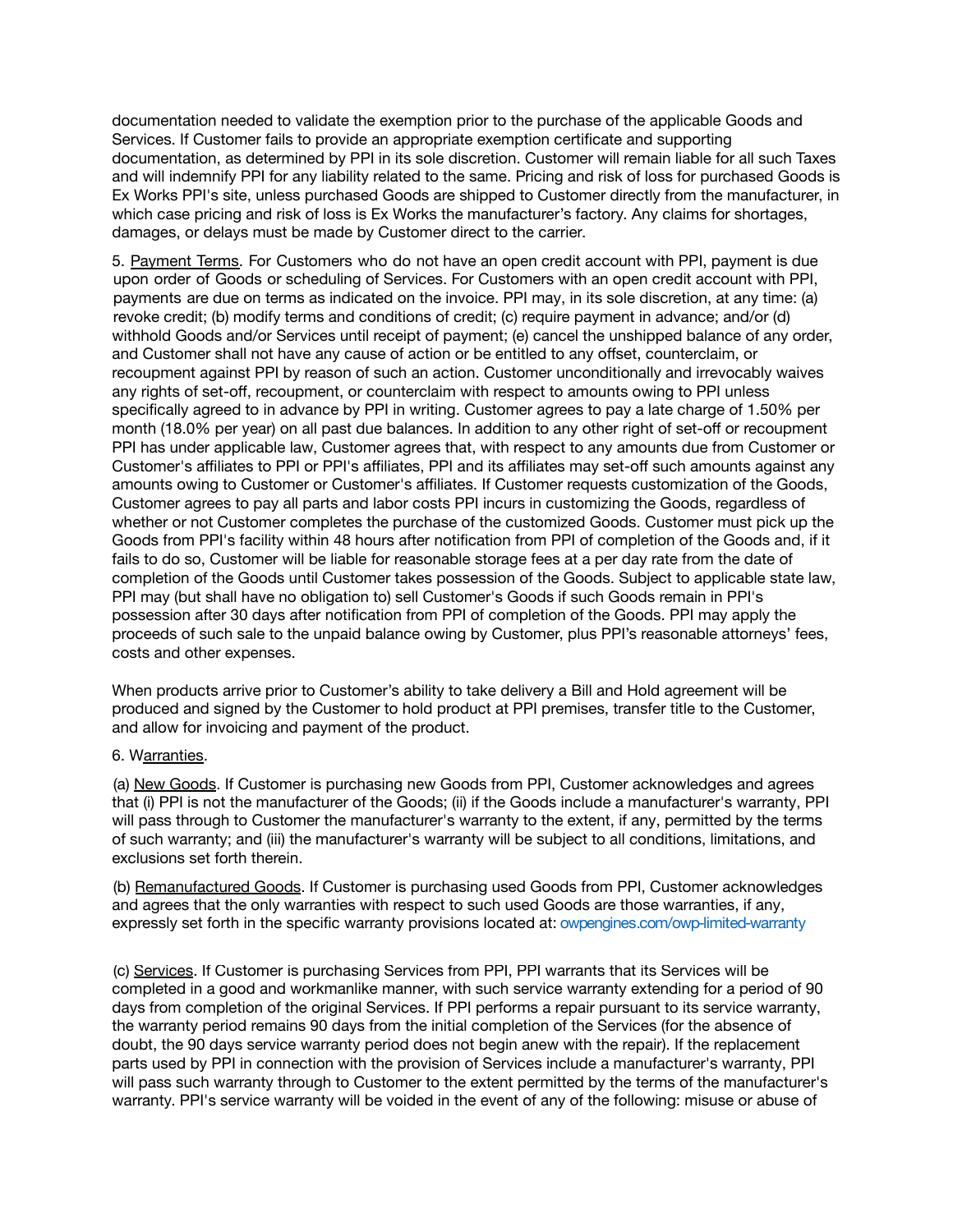Goods by Customer, subsequent repairs performed by Customer or vendors other than PPI, use beyond ordinary wear and tear, failure to maintain and operate Goods in accordance with the maintenance and operations manual of the manufacturer (including, but not limited to, use of fluids that do not meet the manufacturer's standards or failure to maintain fluid levels recommended by the manufacturer) or damage due to theft, vandalism or casualty.

(d) **LIMITED WARRANTY. PPI makes no warranty, express or implied, with respect to any Goods or Services other than the foregoing warranties. THERE ARE NO OTHER WARRANTIES, EXPRESSED OR IMPLIED (INCLUDING, WITHOUT LIMITATION, ANY IMPLIED WARRANTY OF MERCHANTABILITY AND ANY IMPLIED WARRANTY OF FITNESS FOR A PARTICULAR PURPOSE) FOR ANY GOODS OR SERVICES. To the maximum extent permitted by law, all such warranties are hereby disclaimed by PPI and waived by Customer.**

7. **Limitation on Customer's Remedies. CUSTOMER'S SOLE REMEDY WITH RESPECT TO ANY CLAIM ARISING OUT OF ANY ORDER OR PPI'S PERFORMANCE IN CONNECTION THEREWITH INCLUDING, WITHOUT LIMITATION, ANY CLAIM ARISING OUT OF ANY DEFECT OR ALLEGED DEFECT IN ANY GOODS OR SERVICES FURNISHED BY PPI, SHALL BE EXCLUSIVELY (AT PPI'S SOLE OPTION) THE RIGHT OF REPAIR OR REPLACEMENT OF SUCH GOODS OR SERVICES, OR REPAYMENT OF THE PURCHASE PRICE THEREFOR. WITHOUT LIMITING THE FOREGOING, IN NO EVENT SHALL PPI BE LIABLE, WHETHER BASED IN CONTRACT, WARRANTY, INDEMNITY, TORT, STRICT LIABILITY OR ANY OTHER THEORY OF LAW OR EQUITY, FOR ANY SPECIAL, INCIDENTAL, INDIRECT, PUNITIVE, EXEMPLARY OR CONSEQUENTIAL DAMAGES, INCLUDING BUT NOT LIMITED TO LOST PROFITS, LOSS OF USE OF PROPERTY OR EQUIPMENT, DOWNTIME, LOSS OF THIRD PARTY CONTRACTS OR LOST PRODUCTION, REGARDLESS OF WHETHER CUSTOMER WAS ADVISED OF THE POSSIBILITY OF SUCH DAMAGES**. In addition, PPI's maximum aggregate liability (whether in contract, warranty, indemnity, tort, strict liability or any other theory of law or equity) for damages or loss, howsoever arising or caused, shall in no event exceed the amount Customer paid to PPI for the Goods or Services to which the liability relates. The parties recognize that the pricing associated with Goods and Services reflects this allocation of risk and is the basis of the bargain between the parties. The foregoing limitations shall be valid and enforceable, notwithstanding any alleged failure of essential purpose of the limited remedies set forth herein.

8. Indemnification. Customer assumes all liability (including, without limitation, liability for injury to person or property, economic loss, or business interruption) for all claims arising from the sale or use of the goods sold by PPI. Customer will indemnify, defend, protect, and hold harmless PPI, at all times from and after the date hereof, from and against all claims, damages, actions, suits, proceedings, demands, assessments, adjustments, costs, and expenses (specifically including reasonable attorneys' fees and expenses of investigation) incurred by PPI as a result of or arising from (a) any Goods and Services sold by Seller to Customer, (b) any use of the Goods and Services sold hereunder by Buyer or any third party, (c) any nonfulfillment of any covenant or agreement on the part of Customer under these Terms and any other agreement between Customer and PPI, including, without limitation, any breach of the representations and warranties made by Customer in favor of PPI, and (d) any claim made by a third party, or the commencement of any action or proceeding by a third party, that would give rise to PPI's right of indemnification under these Terms.

9. Liability Limitation. In no event shall PPI be liable, whether based in contract, warranty, indemnity, tort, strict liability or any other theory of law or equity, for any special, incidental, indirect, punitive, exemplary or consequential damages, including, but not limited to, lost profits, loss of use of property or equipment, downtime, loss of third party contracts or lost production, regardless of whether or not Customer was advised of the possibility of such damages. In addition, PPI's maximum aggregate liability (whether in contract, warranty, indemnity, tort, strict liability or any other theory of law or equity) for damages or loss, howsoever arising or caused, shall in no event exceed the amount Customer paid to PPI for the Goods or Services to which the liability relates. Customer agrees that the pricing for the Goods and Services reflects this allocation of risk and is the basis of the bargain between the parties. The foregoing limitations shall be valid and enforceable, notwithstanding any alleged failure of essential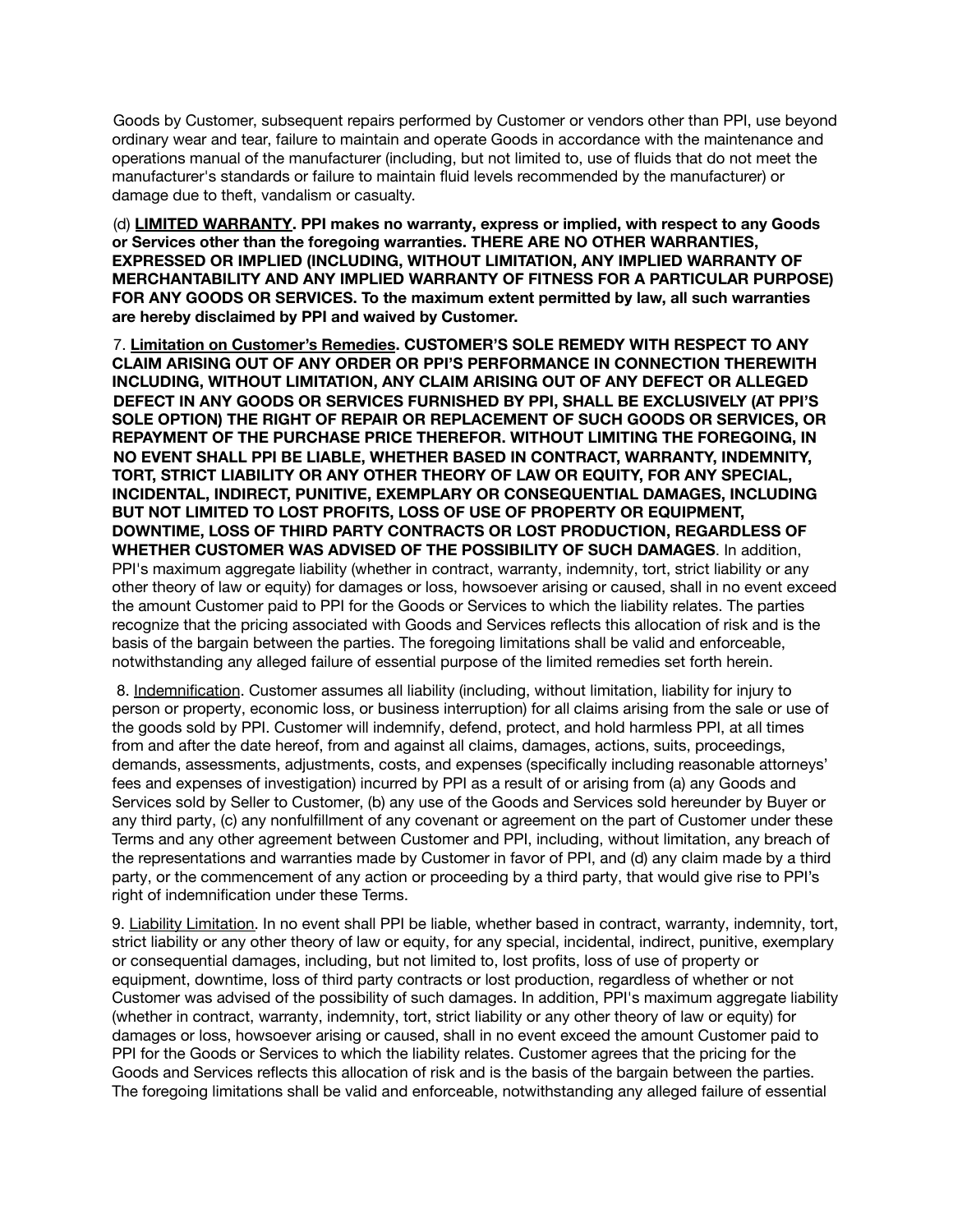purpose of the limited remedies set forth herein. Any and all claims alleged by Customer arising out of or relating to the Goods and/or Services will be barred unless a legal proceeding is commenced within one (1) year from completion of the Services or delivery of the Goods to Customer.

10. Technical Assistance. Unless otherwise expressly agree in writing: (a) any technical advice provided by PPI to Customer with respect to the use and selection of Goods or Services shall be without charge; (b) PPI assumes no obligation or liability for any such advice or for any resulting claims for damages or any other relief; and (c) Customer assumes sole responsibility for selection and specifications of the Goods and/or Services appropriate for Customer's needs.

11. Choice of Law. These Terms shall be governed by and construed in accordance with the laws of the State of Oregon without giving effect to conflict of law provisions. The applicability of the UN Convention on Contracts for the International Sale of Goods is expressly waived by PPI and Customer and it will not apply to these Terms or any other agreement between PPI and Customer. The parties agree that exclusive jurisdiction and venue for any proceeding at law or in equity will be in the State or Federal courts located in Multnomah County, Oregon.

## 12. General Provisions.

(a) Customer may not assign Customer's rights or obligations hereunder without PPI's prior written consent, which consent will not be unreasonably withheld. Any such attempted assignment will be void.

(b) If any provision in these Terms is found to be invalid, unlawful or unenforceable, the remaining provisions in these Terms shall remain in full force and effect.

(c) Waiver by PPI of any breach of any of these Terms shall not be construed as a waiver of any other breach, and the failure of PPI to exercise any right arising from any breach by Customer shall not be deemed to be a waiver of such right.

(d) No employment, agency, joint venture, or similar arrangement is created or intended between Customer and PPI.

(e) PPI retains ownership of all records relating to Goods and Services provided to Customer ("Records") and may disclose the Records pursuant to a court order or in the event disclosure of the Records becomes part of PPI's defense in a legal matter.

(f) Customer warrants that the invoiced Goods and/or Services will be used for commercial or agricultural purposes and are not for personal, family or household use.

(g) These Terms have been reviewed and negotiated by Customer and PPI with the benefit of or the opportunity to seek the assistance of legal counsel, and shall not be construed against any party by presumption or rule of construction.

(h) These Terms may not be amended, modified, or changed other than by an instrument in writing signed by the party against whom enforcement of any such amendment, modification, or change is sought.

13. Delays and Force Majeure. PPI shall not be in default or otherwise responsible for any delay in performance or delay in delivery caused by circumstances beyond its control, including, but not limited to, an act of God, fires, floods, wars, government actions, accidents, labor troubles, labor shortages, unavailability of materials, unavailability of equipment, or unavailability of transportation. PPI may, without liability to Customer or any third party, suspend its performance when PPI's performance is delayed or prevented by weather conditions, fires, floods, accidents, riots, acts of God, war, government interference, embargo, strikes, labor disputes, shortage of labor, fuel, power, materials or supplies, transportation delays, or any other cause or causes (whether or not similar in nature to any of those hereinabove specified) beyond Seller's reasonable control. If such conditions continue for ninety (90) consecutive days, PPI may terminate its performance to Customer.

14. Attorneys' Fees and Costs. If PPI retains an attorney to collect payments due from Customer, or to otherwise enforce these Terms and any other agreement between PPI and Customer, Customer agrees